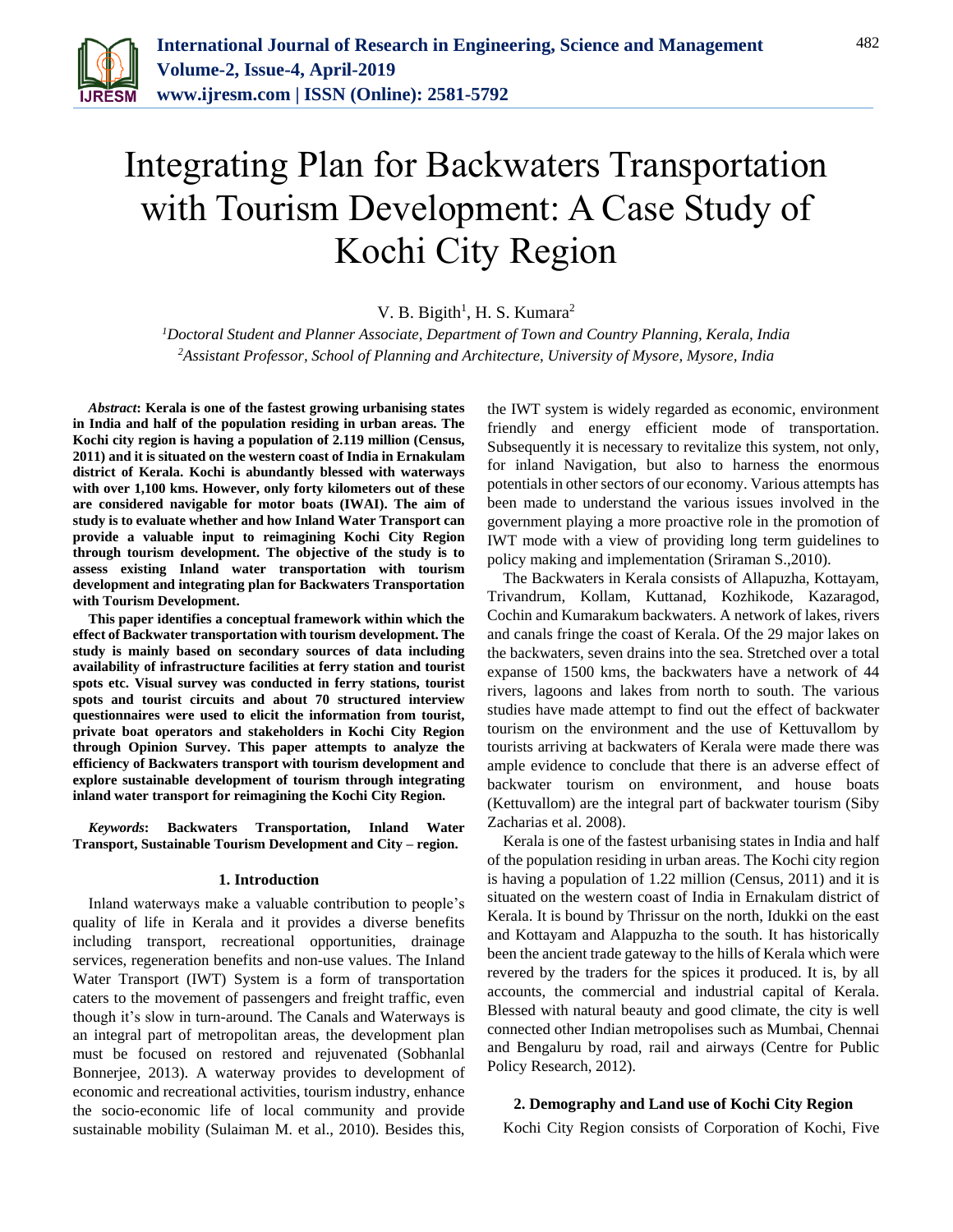

## **International Journal of Research in Engineering, Science and Management Volume-2, Issue-4, April-2019**

**www.ijresm.com | ISSN (Online): 2581-5792** 

Municipality and Eleven Panchayaths. Total area constituted is about 369.72 Sq. Km and total Population of the region is 1.22 million (as per census 2011) details are shown in the table 1.

Table 1

| Population and area of Local bodies in Kochi city region |                           |              |                   |  |  |  |
|----------------------------------------------------------|---------------------------|--------------|-------------------|--|--|--|
| S. No.                                                   | <b>Name of Local body</b> | Area (Sq.Km) | <b>Population</b> |  |  |  |
|                                                          |                           |              | (2011)            |  |  |  |
| 1                                                        | Corporation of Kochi      | 94.88        | 610398            |  |  |  |
| 2                                                        | Thripunithura(M)          | 18.69        | 69390             |  |  |  |
| 3                                                        | Kalamassery(M)            | 27.00        | 71038             |  |  |  |
| $\overline{4}$                                           | Maradu(M)                 | 12.35        | 44704             |  |  |  |
| 5                                                        | Thiruvankulam             | 10.49        | 23160             |  |  |  |
| 6                                                        | Thrikkakkara(M)           | 27.46        | 77319             |  |  |  |
| 7                                                        | Cheraneloor               | 10.59        | 30594             |  |  |  |
| 8                                                        | Eloor(M)                  | 14.21        | 36722             |  |  |  |
| 9                                                        | Varapuzha                 | 7.74         | 26750             |  |  |  |
| 10                                                       | Kadamakkudv               | 12.92        | 16295             |  |  |  |
| 11                                                       | Mulavukadu                | 19.27        | 21833             |  |  |  |
| 12                                                       | Elamkunnapuzha            | 14.47        | 50714             |  |  |  |
| 13                                                       | Njarackal                 | 8.60         | 23760             |  |  |  |
| 14                                                       | Kumbalam                  | 20.79        | 29193             |  |  |  |
| 15                                                       | Kumbalanghi               | 15.77        | 28248             |  |  |  |
| 16                                                       | Chellanam                 | 17.60        | 37399             |  |  |  |
| 17                                                       | Vadavukade-Puthenkurisu   | 36.89        | 24911             |  |  |  |
|                                                          | Total                     | 369.72       | 12,22, 428        |  |  |  |

**Source:** Master plan of Kochi City Region and Census of India, 2011

Spatial Growth and land use of Kochi City Region shows that, about 43.43% predominately in residential use and followed by 18.96% is water bodies, which makes more potential for development of backwaters Inland Water Transport by integrating tourism places in Kochi City Region as per the Development plan for Kochi City Region, 2031 shown in the Table 2.

#### *A. Kochi City region growth rate, density*

Urbanisation trend in Kerala is at an alarming rate. Kerala is one of the fastest growing urbanising states in India and half of the population residing in urban areas. It is noticed that urban population in Kerala was 25.97% in 2001 census has increased to 47.72% as per 2011 census. Similarly, in Ernakulam district the urban population was 47.56% has increased to 68.10% in 2011 and districts stands the highest rate of urbanisation in the

| Table 2<br>Land use classification for Kochi city region-2009 |                                   |           |                                |  |  |  |  |
|---------------------------------------------------------------|-----------------------------------|-----------|--------------------------------|--|--|--|--|
| S. No.                                                        | <b>Land Use-2009</b>              | Area (Ha) | Percentage<br>to gross<br>area |  |  |  |  |
| 1                                                             | Residential                       | 16057.9   | 43.43                          |  |  |  |  |
| $\overline{c}$                                                | Commercial                        | 367.1     | 0.99                           |  |  |  |  |
| 3                                                             | Public and Semipublic             | 1538.37   | 4.16                           |  |  |  |  |
| $\overline{4}$                                                | Industrial                        | 2123.18   | 5.74                           |  |  |  |  |
| 5                                                             | Transportation                    | 1486.35   | 4.02                           |  |  |  |  |
| 6                                                             | Park and Open spaces              | 113.79    | 0.31                           |  |  |  |  |
| 7                                                             | Hazardous                         | 23.66     | 0.06                           |  |  |  |  |
| 8                                                             | Other (SEZ and Unclassified area) | 397.3     | 1.07                           |  |  |  |  |
| 9                                                             | Paddy land                        | 6817.55   | 18.44                          |  |  |  |  |
| 10                                                            | Dry Agriculture                   | 754.06    | 2.04                           |  |  |  |  |
| 11                                                            | Water bodies                      | 7011.43   | 18.96                          |  |  |  |  |
| 12                                                            | Port land (Puthuvype)             | 281.12    | 0.76                           |  |  |  |  |
| 36971.81<br>100.00<br><b>Total</b>                            |                                   |           |                                |  |  |  |  |

State, the details are shown in the table 3.

The overall density of Kochi City Region is 33.06 persons per hectare. It is noticed that Kochi corporation limit is having maximum population density of 64.33 persons per hectare.

#### *B. Tourism Significance*

Being the commercial and industrial capital of southernmost state of India, Kochi is home for a variety of modern and traditional activities. Kochi is popularly known as 'Queen of the Arabian Sea' by virtue of its location and the existence of a major harbour. The tourist's arrivals statistics in Ernakulam district and Kerala shown in table 4.

It is noticed that on an average about 25% of the tourist arriving in Kerala is visiting to the Ernakulum district; there is a potential for development of backwater inland water transport by integrating tourism places in Kochi City Region.

#### **3. Existing inland water transportation system in Kochi city region**

There are about 1,100km of waterways in Kochi city region alone. Out of this about 40 km of rivers and canals are navigable

| Urbanization trends in India, Kerala and Ernakulam |                                                                                               |                              |       |        |        |       |         |       |       |
|----------------------------------------------------|-----------------------------------------------------------------------------------------------|------------------------------|-------|--------|--------|-------|---------|-------|-------|
| Year                                               |                                                                                               | <b>Population</b> (in lakhs) |       |        |        |       |         |       |       |
|                                                    |                                                                                               | India<br>Kerala<br>Ernakulam |       |        |        |       |         |       |       |
|                                                    | % Urban<br><b>Total</b><br>Urban<br>% Urban<br><b>Total</b><br>Urban<br><b>Total</b><br>Urban |                              |       |        |        |       | % Urban |       |       |
| 1971                                               | 5481.60                                                                                       | 1091.14                      | 19.91 | 213.47 | 34.66  | 16.24 | 23.83   | 6.36  | 26.69 |
| 1981                                               | 6833.30                                                                                       | 1594.63                      | 23.34 | 254.54 | 47.71  | 18.74 | 25.35   | 10.03 | 39.56 |
| 1991                                               | 8463.03                                                                                       | 2176.11                      | 25.71 | 290.99 | 76.80  | 26.39 | 28.17   | 13.73 | 48.74 |
| 2001                                               | 10270.20                                                                                      | 2853.55                      | 27.78 | 318.39 | 82.67  | 25.97 | 31.06   | 14.77 | 47.56 |
| 2011                                               | 12101.90                                                                                      | 3770.96                      | 31.16 | 333.87 | 159.32 | 47.72 | 32.82   | 22.35 | 68.10 |

Table 3

 **Source:** Census of India 1971-2011

Table 4

| Tourist arrivals statistics of Kerala and Ernakulam district |                            |          |           |                 |                                          |  |  |  |
|--------------------------------------------------------------|----------------------------|----------|-----------|-----------------|------------------------------------------|--|--|--|
| Year                                                         | Kerala                     |          | Ernakulam |                 | Percentage of tourist reaching Ernakulum |  |  |  |
|                                                              | <b>Domestic</b><br>Foreign |          | Foreign   | <b>Domestic</b> |                                          |  |  |  |
| 2017                                                         | 1091870                    | 14673520 | 453973    | 3285088         | 23.72                                    |  |  |  |
| 2015                                                         | 977479                     | 12465571 | 383643    | 2897819         | 24.41                                    |  |  |  |
| 2014                                                         | 923366                     | 11695411 | 372997    | 2724718         | 24.55                                    |  |  |  |
| 2013                                                         | 858143                     | 10857881 | 352314    | 2545573         | 24.73                                    |  |  |  |

 **Source:** Kerala Tourism Statistics, 2013-2017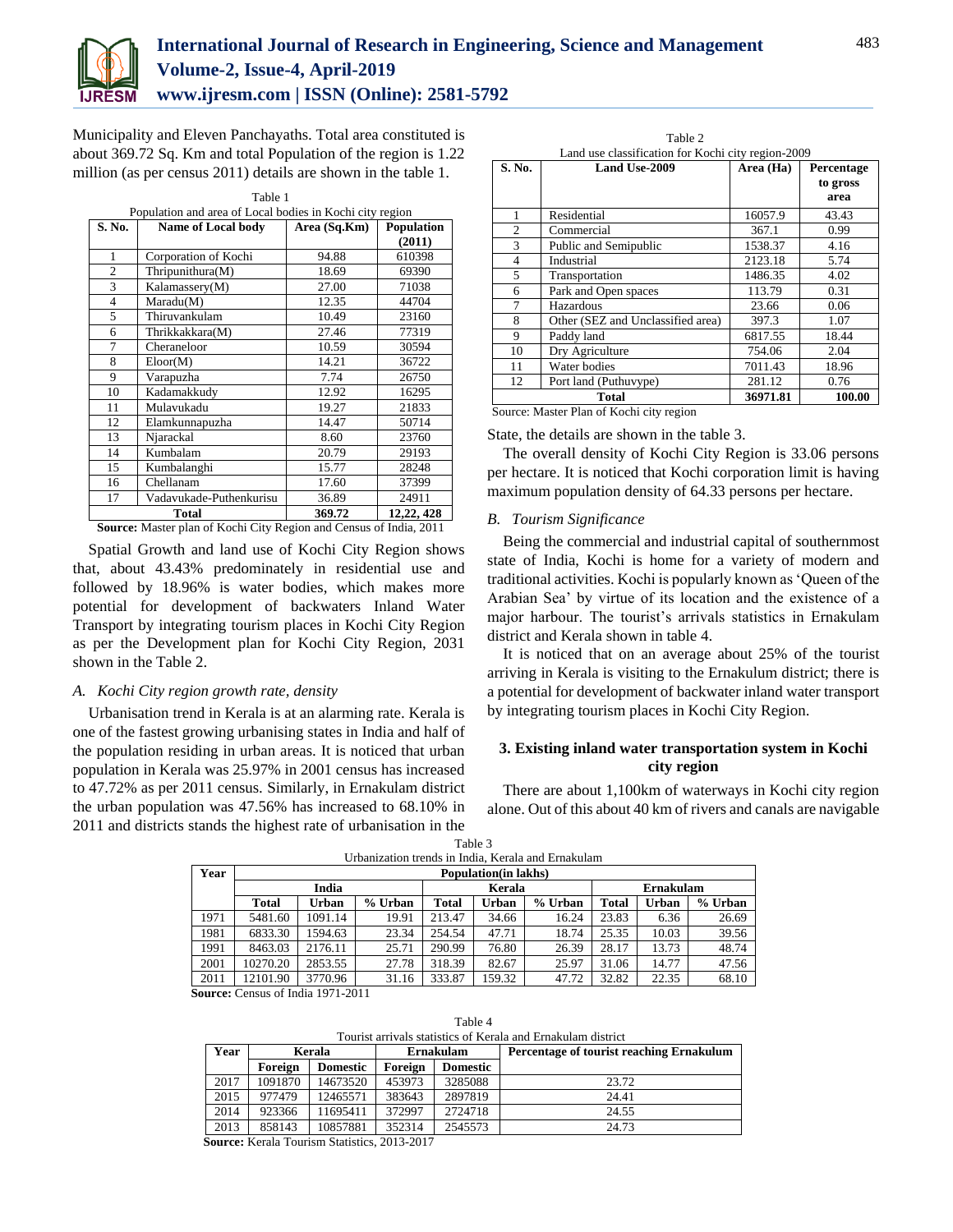

by motorized crafts. National water ways No- 3 connecting Kollam and Kottappuram passes through the region, the navigable routes in Kochi city region is shown in Table 5.

|                                                         | Table 5                   |             |  |  |  |  |  |
|---------------------------------------------------------|---------------------------|-------------|--|--|--|--|--|
| Inland water ways canals navigable in Kochi city region |                           |             |  |  |  |  |  |
| S. No.                                                  | <b>Name of Water body</b> | Length (Km) |  |  |  |  |  |
|                                                         | <b>Edapally Canal</b>     | 10.00       |  |  |  |  |  |
| $\mathcal{D}_{\mathcal{L}}$                             | Thevara Perandoor Thodu   | 7.50        |  |  |  |  |  |
| 3                                                       | Chilavannur Canal         | 4.40        |  |  |  |  |  |
| 4                                                       | Thevara Canal             | 1.50        |  |  |  |  |  |
| 5                                                       | Market Canal              | 1.00        |  |  |  |  |  |
| 6                                                       | Mullassery Canal          | 1.50        |  |  |  |  |  |
|                                                         | Manthara Canal            | 3.50        |  |  |  |  |  |
| 8                                                       | Rameswaram Canal          | 2.00        |  |  |  |  |  |
| 9                                                       | Pandarachira Canal        | 3.50        |  |  |  |  |  |
| 10                                                      | PashniThodu               | 1.50        |  |  |  |  |  |
| 11                                                      | PallichalThodu            | 4.00        |  |  |  |  |  |
|                                                         | Total<br>40.40            |             |  |  |  |  |  |

**Source:** Traffic and Transportation System for Cochin. City, NATPAC 2008

#### *A. Existing inland water transportation routes in Kochi*

The entire development in the low lying coastal areas has been dependent on canal systems integrated by backwaters, lagoons and estuary and was instrumental for trade and commercial activities (Kochi Development Plan for 2031). The canal network in Kochi is very much intervened with rivers and backwaters. Most of the traditional areas and heritage zones are connected by such canal system. Water transport in Kochi city region is on the decline due to the construction of bridges connecting islands on the western part of the city (Prageeja K.,2011). There are very limited passenger boat services operating from Ernakulam jetty. The main routes served by the water transport are shown in the table 6.

| Table 6                                   |                               |              |  |  |  |  |  |
|-------------------------------------------|-------------------------------|--------------|--|--|--|--|--|
| Existing ferry services to various routes |                               |              |  |  |  |  |  |
| S. No                                     | Route                         | No. of Ferry |  |  |  |  |  |
|                                           | Vytalla-Kakkanad              |              |  |  |  |  |  |
|                                           | Ernakulam-Varapuzha           |              |  |  |  |  |  |
|                                           | Ernakulam-Vypin               |              |  |  |  |  |  |
|                                           | Ernakulam-Mattancheri         |              |  |  |  |  |  |
|                                           | <b>Total Schedule Service</b> |              |  |  |  |  |  |

Source: Kerala State Water Transportation Department (KSWTD), 2015

| Table 7                                             |                                 |      |      |      |  |  |  |  |  |
|-----------------------------------------------------|---------------------------------|------|------|------|--|--|--|--|--|
| Number of trips to various routes from 2005 to 2015 |                                 |      |      |      |  |  |  |  |  |
| SI.No                                               | <b>Number of Trips</b><br>Route |      |      |      |  |  |  |  |  |
|                                                     |                                 | 2015 | 2010 | 2005 |  |  |  |  |  |
|                                                     | Vytalla-Kakkanad                | 8    | NA   | NA   |  |  |  |  |  |
| 2                                                   | Ernakulam-Varapuzha             | 26   | 15   | NA   |  |  |  |  |  |
| 3                                                   | Ernakulam-Vypeen                | 26   | 17   | 25   |  |  |  |  |  |
| 4                                                   | Ernakulam-Mattancheri           | 24   | 25   | 49   |  |  |  |  |  |
| 5                                                   | Ernakulam-Fort Kochi            | 41   | 48   | 21   |  |  |  |  |  |
|                                                     | Total                           | 125  | 105  | 95   |  |  |  |  |  |

**Source**: Kerala State Water Transportation Department (KSWTD), 2015

As of 2015, 125 services are operated by the Kerala State Water Transport Department (KSWTD) from Ernakulam to Fort Kochi, Vypeen, Mattancherry and Varapuzha shown in table 7.

#### *B. Inland water transport routes connected with tourist spots*

Kochi city region has most important tourist spots connected to Inland Water Transport. The major tourist destinations in the Kochi city regions are Fort Kochi beach, Chinese fish net, Mattanchery Palace, Jewishish Synagogue and Wellington Island etc. Fort Cochin is counted among the major tourist attractions of present day Kochi in Kerala, but it was earlier a fishing village of no significance during the pre-colonial Kerala. It was christened as Fort Kochi after this territory was given to the Portuguese in the year 1503 by the Raja of Kochi. The Willigndon Island is an artificial manmade island created from the sand dug out while deepening Kochi port. It has been named after Lord Willingdon, the former Madras governor, who was instrumental in implementing this island project. It was the Portuguese who, after grabbing Cochin from the Dutch, had initially built the Mattanchery Palace in 1557. They, then, gifted it to the Raja Veera Kerala Varma of Cochin, as compensation for a temple they had destroyed, and also as a bribe to gain favors from the ruling dynasty. The Jewish Synagogue is the oldest synagogue in all the Commonwealth of Nations. The synagogue was built on a land gifted to the MalabariYehuden community by Raja Varma, the then, Raja of Kochi and shares a common wall with the famous Mattancherry Palace temple. Figure 2 Shows the water transportation routes that can be linked with tourist spots in Kochi City region.



Fig. 1. Inland water transport connecting to tourist spots in Kochi city region

A comparative analysis has been made to water ways and road ways with respect to distance, travel time and fares for selected tourist locations in Kochi City Region. It is observed

| Table 8                                                                   |
|---------------------------------------------------------------------------|
| Comparative analysis of waterways and road ways in selected tourist spots |

| Route                 |              | Water ways    |          | Road ways   |               |              |
|-----------------------|--------------|---------------|----------|-------------|---------------|--------------|
|                       | Distace (Km) | Travel time   | Fare(Rs) | Distace(Km) | Travel time   | Bus Fare(Rs) |
| EKM-W.ISLAND          | 2.8          | <b>10 MIN</b> |          | 10.4        | 27 MIN        | 10           |
| <b>EKM-FORT KOCHI</b> | 3.2          | <b>20 MIN</b> |          | 13.6        | 32 MIN        | 14           |
| EKM-MATTANCHERI       | 4.4          | 35MIN         |          |             | <b>28 MIN</b> | 10           |
| <b>EKM-VYPIN</b>      |              | 20MIN         |          |             | <b>15 MIN</b> |              |

 **Source**: Primary survey, 2015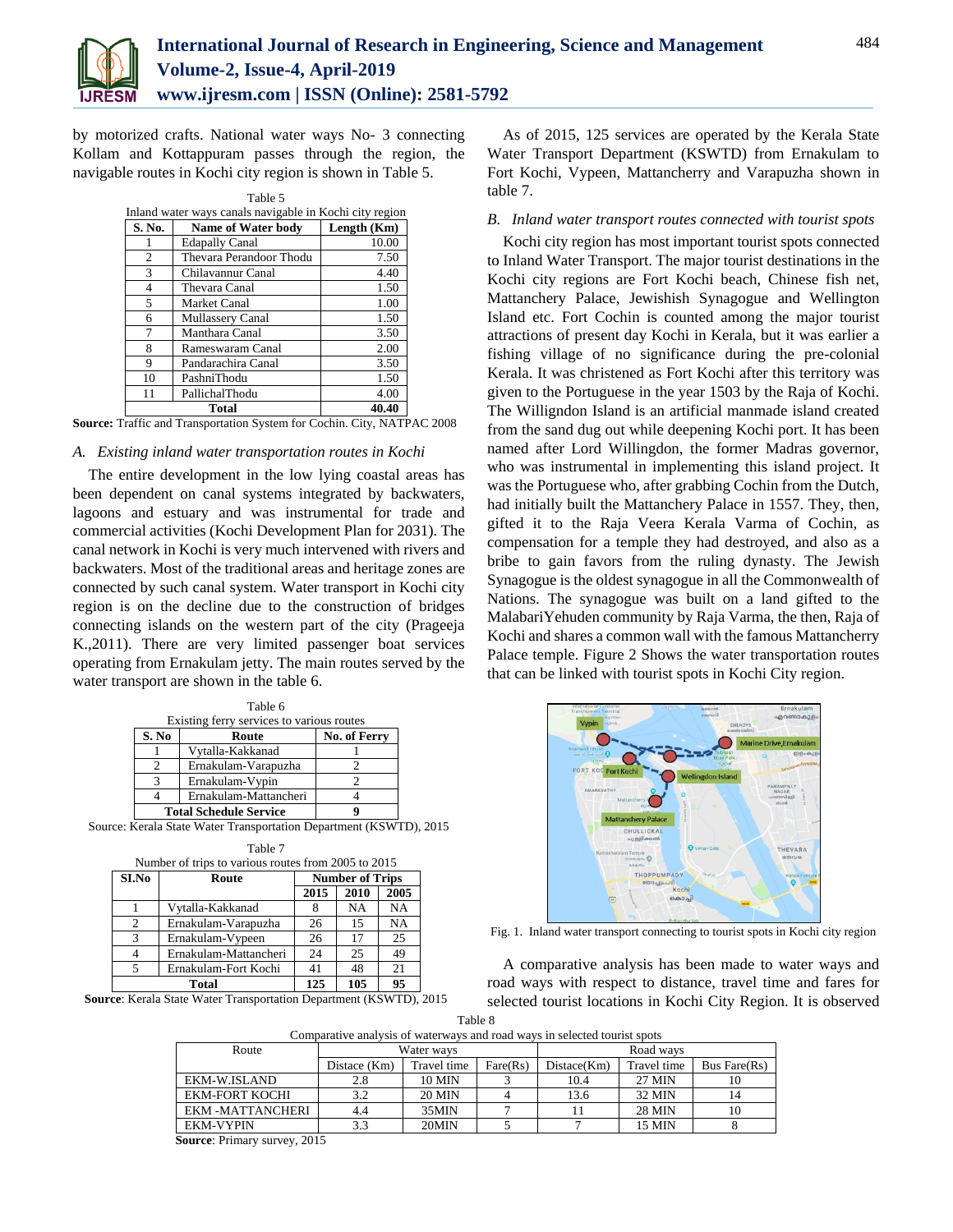

that, water ways are cheaper and faster as compared with the road ways. The details are shown in table 8.

#### **4. Opinion Survey Findings**

#### *A. Methodology and sample size of opinion survey*

The structured questionnaires were used to elicit the information and sample size was selected based on the random sampling method. About 30 stakeholders, 65 tourists in selected tourist places and 40 passengers in the ferry was surveyed. The data is analysed by using SPSS windows 16.0.

#### *B. Survey findings*

It is noticed that nearly 20-25% of the travellers in ferry passengers are tourist and remaining were localities travelling for their daily needs. An overwhelming 80% of the stake holders had an opined that majority of the travel problems among the tourist can be solved by developing a well-connected network of water transportation system. About 50% of the respondents had the opined that water transportation can be developed as alternate means to reduce pressure on road and rest 50% opined that developing metrorail, monorail and Bus Rapid Transit System (BRTS) can address this issue. As shown in chart 1 majority of respondent had an opinion that the staff strength is inadequate in water transportation department and more fund is needed to be invested in this sector for development.



Fig. 2. Chart 1: Stakeholders perception about water transportation

About 60% of the respondents had the opinion that it is necessary to strengthen the existing water transportation system in the Kochi city region. Out of which 40 % had the opinion that there is necessity of further staff and ferries, 33% had the opinion that more funds should be allotted for developing the water transportation system and remaining had the opinion that ferry services should be started to new routes in Kochi city region.

About 27% of the ferry passengers had the opinion that there is no proper connectivity from the ferry station to their respective destination (shown in chart 2). Other 27% of ferry passengers had the complaint that the roads to ferry station were very narrow and also proper direction boards were not there to ferry stations. 16% of the respondents were not satisfied with the toilet facilities.14% were having complaint about parking facilities.6% were complaining about the waiting lobby and remaining 10% about ferry speed and number of services.



Fig. 3. Chart 2: Ferry passenger's perception about water transportation

Overwhelmingly 46% of the respondents among tourist were having suggestion that government should also enter in to house-boat services and also other tour packages in Backwaters of Kochi in order to avoid the over exploitation of private house-boats in kochi. About 23% suggested about integrating water transportation to road ways and upcoming metro rail project in Kochi, 15% had the opined about improving the toilet and waiting lobby and providing locker facilities in ferry station.11% had opinion of starting speed boats and 5% had the opinion of knowing the ferry service details online on website.

#### **5. Issues and options for integrating tourism and inland water transport for reimagining of the Kochi City region**

At Ernakulam ferry station it is noticed that the access road to the ferry station is in dilapidated situation and needed to be repaired. As far as the facilities provided to the general public needed to be improved as there is no locker facility for keeping luggages, inadequate number of chairs in waiting lobby also during peak hours since long queues are seen in front of ticket counters automatic ticket counters also needed to be installed. A subway is also needed from proposed metro station at Maharajas college to ferry station to avoid difficulty in crossing the road. For attracting more tourist to the ferry station the building needed to be reconstructed with multi shopping complex, cinema theatre etc. Also necessary improvement is also needed as far as ferry service is also considered inclusion for separate services for tourist and fast boat and other recreational activities also needed to be started.

Wellington Island, Fortkochi, Mattanchery and Vypin ferry station is considered to be secondary stations and the development at this station needed to be supportive to Ernakulum ferry station. Common improvement required is in providing the water, toilet and restaurant facility, providing parking facility near station. At Wellington Island and fort Kochi feeder bus service from tourist location to ferry station is also suggested.

Other issues identified are regarding the safety provided to tourist at destination. It is noticed that some of these location is